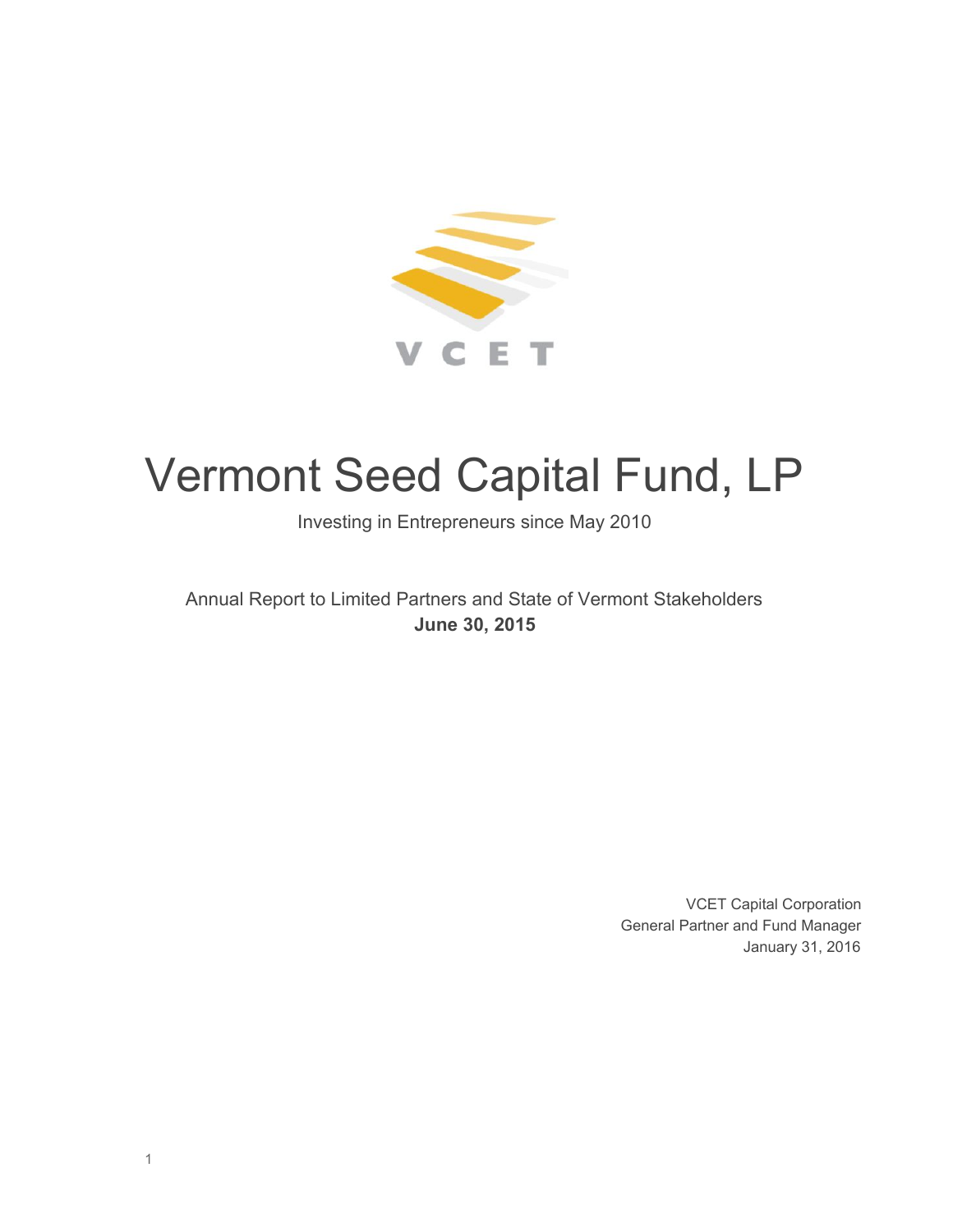#### **Fund Overview**

The Vermont Seed Capital Fund, LP launched for investing in May 2010. The for-profit Fund is managed by the VCET Capital Corporation, a wholly owned subsidiary of the non-profit Vermont Center for Emerging Technologies (VCET). VCET was selected as manager following a competitive bid process conducted by the Vermont Economic Development Authority (VEDA).

The for-profit Fund is capitalized with \$5.1M, is professionally managed and designed as a revolving venture capital investor to support a select number of seed and early stage companies.

Fund performance objectives include:

- Financial return commensurate with high risk investing in order to revolve the fund, after write-offs and expenses.
- Next generation job creation across Vermont.
- Capital leverage achieved for each \$1 invested by the Fund.
- Innovation ecosystem benefits (college technologies, internships, supply chain, cluster benefits, recruitment, natural resource utilization, green technologies, etc).

The Fund invests between \$25,000 and \$250,000 per transaction via a variety of debt and equity instruments. The Fund's manager, which is an entity, not an individual, makes investment recommendations for review and actions by the Fund's Investment Committee.

Because of a strategic relationship with VCET, portfolio firms also have access to substantive programs, coworking facilities, partners, mentors and value-adding services. VCET was named the #11 incubation program in the world by the UBI Index in 2013.

#### **Fund Activity and Impact So Far**

The Vermont Seed Capital Fund, LP ("Fund") was created to provide early stage, high risk companies with risk capital to start, create wealth and grow next generation employment opportunities. Prior to the Fund's capitalization in May 2010, Vermont was one of a handful of U.S. states without an early stage, state sponsored venture fund.

As of June 30, 2015, the Fund has invested in 18 companies for a total of \$3,399,759. This is comprised of \$2,479,544 in initial investments into 18 firms and \$920,215 in follow-on investments into 10 companies. Per company investments range from \$30,000 to \$408,063, with an average of \$188,876 invested per company.

The syndicate of co-investors, whether accredited angels, institutional venture capital firms or strategic corporate investors increased significantly in FY15. This is very positive for portfolio firms, the Fund and in exposing new investors to the Vermont innovation ecosystem and start-ups. So far, the Fund has co-invested with others such as Launch Capital, Atlas Ventures, .406 Ventures, VEDA, Fairhaven Capital, Silicon Valley Bank, Fresh Tracks Capital, Russell Investments, TransAmerica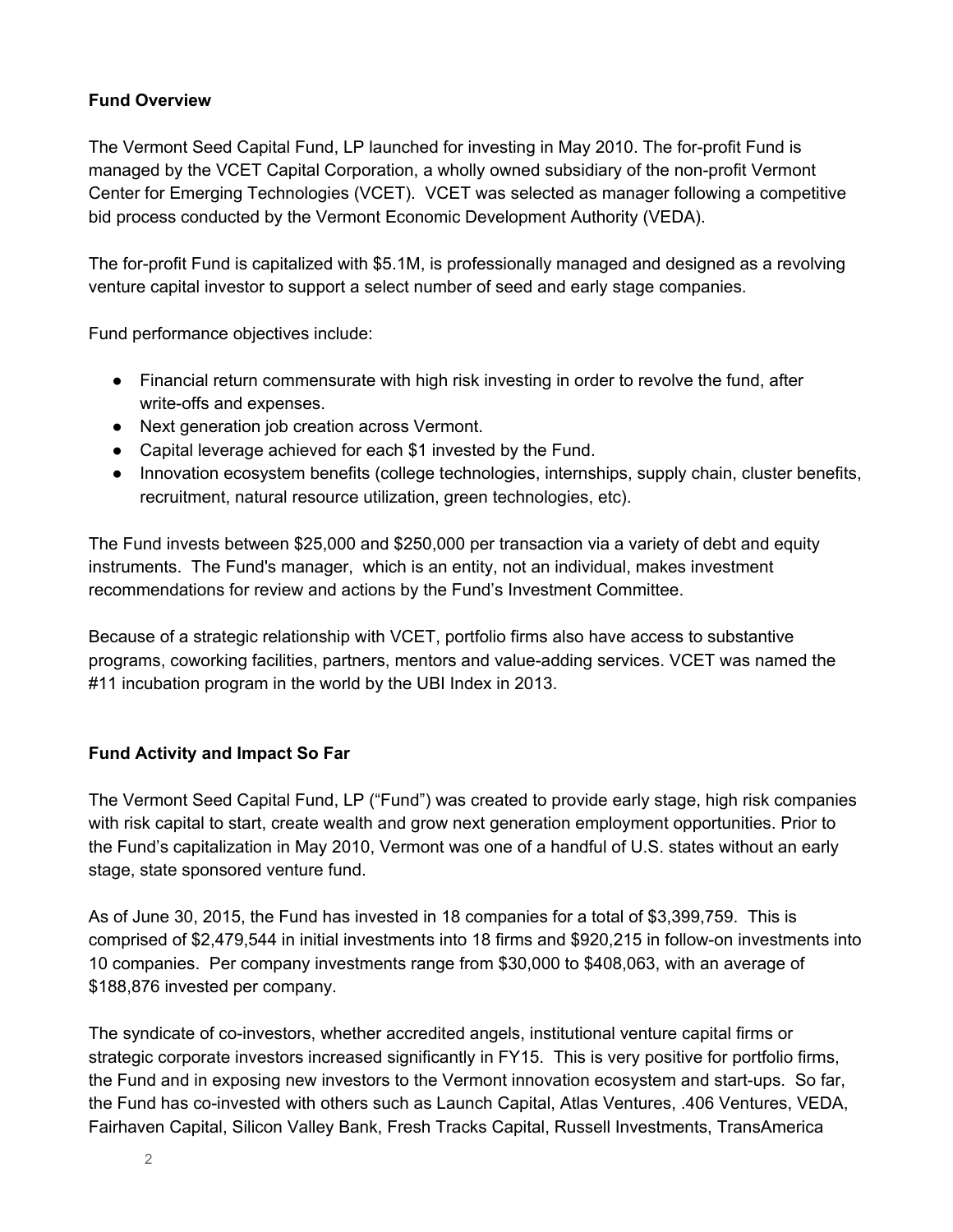Ventures, FinTech Collective and Google Ventures, among others. It is important to note that other accredited individual or institutional investors or lenders are responsible for their own due diligence and investment decisions.

The Fund is required to report on total capital at the time of initial investment per company as a measure of capital leverage. The total capital investment secured by the **18** portfolio companies at the time of the Fund's initial investments totals **\$17,024,128**. The Fund's leverage at time of initial investment was **6.9x**. Capital leverage at time of investment was expected to be 2x on average so evidence of companies and teams are better prepared for capital raising, a healthy private capital market exists, a positive network effect from within the portfolio and the Fund Manager's success at syndication. High risk capital is the protein source for emerging companies on their way to identifying a repeatable and sustainable business model.

The cumulative capital reported by portfolio companies now totals \$66,132,111 for a capital leverage ratio of 19.5x the Fund's invested capital of \$3,399,759. This is a significant achievement by the portfolio and in meeting a major Fund objective in increasing risk capital in Vermont. For comparison in FY13, the cumulative capital raised totaled just \$11, 524,128 which was a 4.0x leverage multiple.

As a standard practice, for each \$1 invested by the Fund, an additional  $+/-$ \$1 is held in reserve for follow-on growth financing, if it makes sense (and cents) to support further any one firm's situation. Not all firms who receive initial capital support, however, will receive follow-on funding. Since investing began in May 2010, the Fund has invested during the first 5 years into 18 firms during its first capital revolve cycle. At inception, the Fund had targeted  $+/-16$  initial investments for diversification and in meeting fund performance objectives. However, as of this report writing, the Fund has invested into 20 firms with the 21st pending.

In general, investments are not anticipated to return capital until years 5-8 though there may be exceptions. Per company investment losses are likely to occur during the first 1-4 years post initial investment. However, there are a few portfolio firms where current year performance is a *make or break* year to either achieve a sustainable business model, sell or attract additional risk capital.

Nationally on average, about 80% of all capital in this stage of a company's life is used for personnel (full, part-time & consultant). Most of the Fund's investment proceeds are used for employees, marketing & sales, product development and general working capital purposes.

The communities in which these first 18 startup employers have been supported are: White River Junction, Woodstock, Richmond, Burlington, Winooski, St. Johnsbury, S. Ryegate, Montpelier, Colchester, Middlebury, Barre, Stowe, Charlotte, Berlin, and Waitsfield. Additional remote workers and offices are located around Vermont, around the US and in fact, across the globe.

The Fund's team has screened and reviewed an estimated 300 firms and entrepreneurs since inception. Capital seekers have come from across Vermont, the U.S., Quebec, alumni networks, portfolio company referrrals, coworking members @VCET spaces, North Country Angels and elsewhere globally. At any given time, the Fund is tracking 23 firms for investment consideration. The investment process from initial screening to closing can range from 8 weeks to 2 years,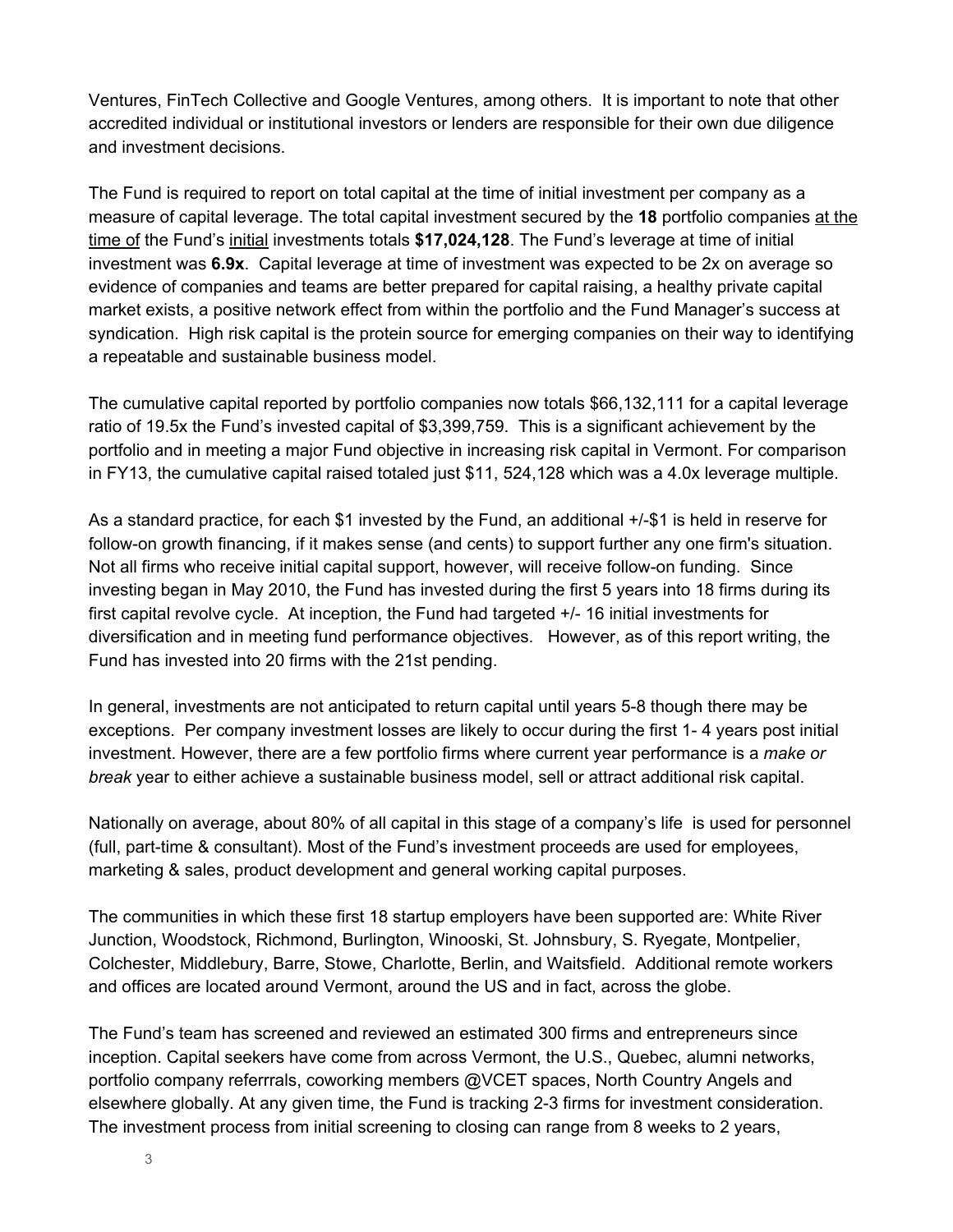depending on the readiness of the business proposition, team, co-investors required for a sufficient round of finance and signals of market traction/demand for its products or services. The process averages about 3-5 months from start to closing. The Investment Committee meets monthly or more frequently as needed to review portfolio firm situations and new financings.

**Initial Investments:** During FY14, the Fund closed five initial company transactions into **Campus Connector** (d.b.a. **Bridj**) in Middlebury, VT, **Faraday** in Middlebury/San Francisco, **BityBean** in Charlotte, **Budnitz Bicycles** in Burlington and **NextCapital** in Stowe/Chicago.

For FY15, the Fund closed one initial new investment into **Ello** in Burlington/Boulder. Two other attempts for initial investment were close but failed to close for a variety of reasons, and two others were delayed in reaching an investment closing prior to FY15 ending. However, the companies were able to find financing without the Fund's participation. A very healthy ecosystem sign!

**Follow on Investments**: During FY15, most of the investing activity revolved around follow on financing considerations into existing portfolio firms. This past year, there were 7 follow-on financings conducted into 6 firms: **Green Mountain Digital (Yonder)**, **SemiProbe, Pwnie Express, Northern Reliability, Faraday, Budnitz Bicycles.** An additional two followon investment requests from two different existing portfolio firms were either declined or deferred subject to certain performance milestones/conditions to be achieved or an inability to agree on terms.

**Realized Losses:** During FY15, the Fund realized its fifth investment failure in BuysideFX. This was not generally anticipated and a disappointment for all involved. This was previously disclosed as a Subsequent Event in the FY14 Report. The team and company went for it but came up well short in the end. Details on these realized losses and their economic impacts are included later in this report. Four of these five investment losses had been previously written down in whole or part as an unrealized loss, during the Fund's semi-annual portfolio review and valuation process.

**Looking Back, Looking Ahead:** The Vermont start-up ecosystem remains active and improving overall. More teams and emerging companies are getting funded, generating revenues sooner and creating employment/wealth creation opportunities. The Fund remains a key and vibrant contributor within this ecosystem. Overall, Vermont is now experiencing a once in a generation uplift in angel investment from the incredible successes at Dealer.com and Keurig Green Mountain which have created massive new wealth for its investors, founders and employees. And, for the state to collect its tax share too. Many of these employees and founders (across all levels) are reinvesting into new start-ups, founding new companies, volunteering for entrepreneurial support programs like LaunchVT, HackVT and Tech@ Office hours and helping put Vermont on the map for startups and technology entrepreneurship. We count many as  $@VCET$  start-up mentors and co-investors too.

The other significant observation from FY15 has been the participation, network connections and activities by Vermont colleges and universities from around the state, not just in Burlington and Middlebury. Teams from Bennington College, Norwich University, Marlboro College and Castleton University for example, are now more engaged, active and supportive of student entrepreneurs. The Fund and the Vermont Center for Emerging Technologies (VCET) invested heavily in outreach in these communities, in classroom instruction, coworking sites, Young Professional Events and in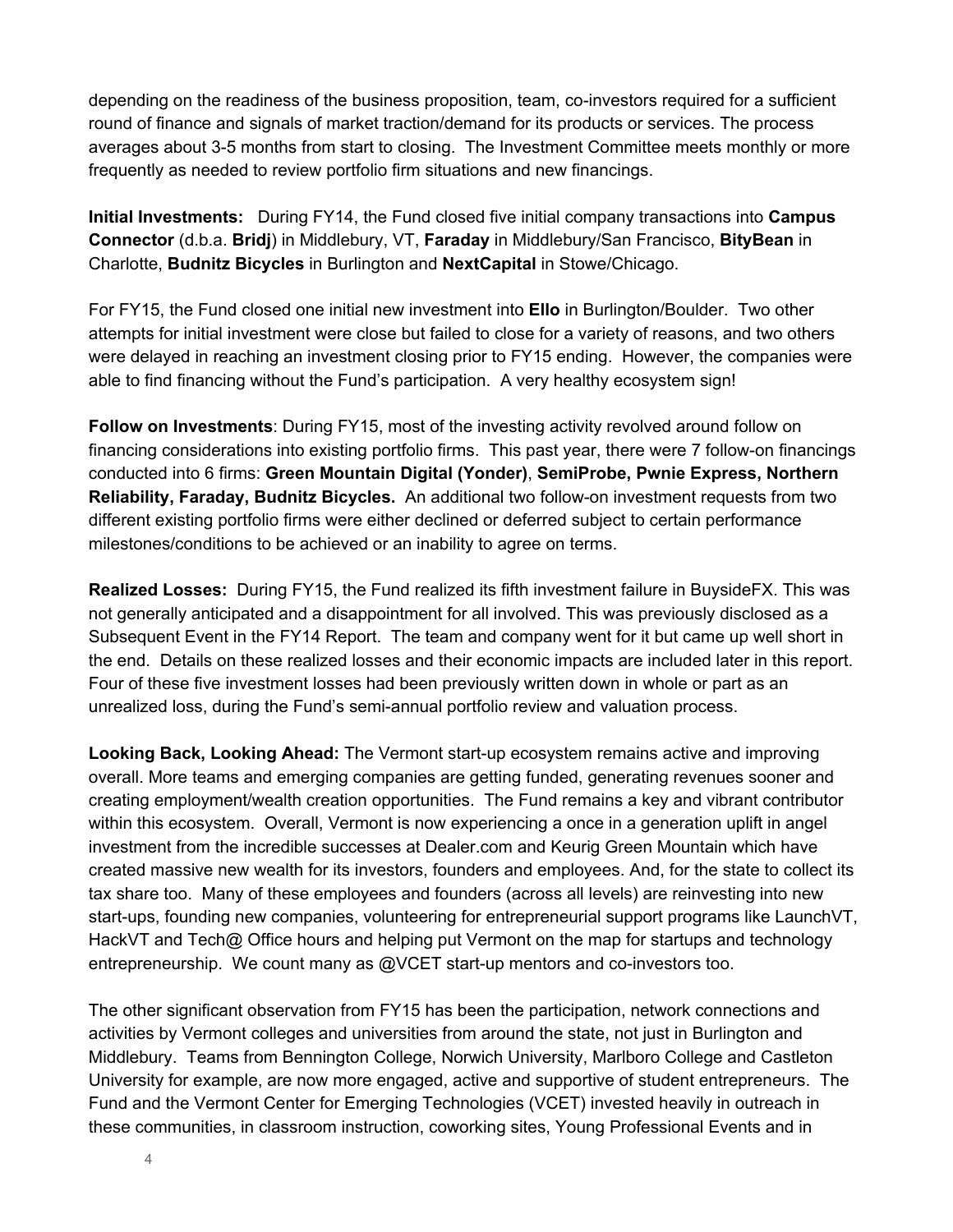forging new long term relationships with key faculty and administrators who really "want it" when it comes to supporting entrepreneurship on their campus, within their local communities and across all of Vermont. This trend has some real potential!

Today, the demand for risk capital (equity) is greater than ever. Moreover, the teams are generally better, more prepared and with business plans/products/services market tested or validated. Very encouraging news as our local startups compete for people, customers and capital in New England. The challenge for the Fund is that it is reaching full commitment of its investable cash into new companies until existing portfolio companies return the Fund's capital for reinvestment forward. We are pleased that we are soon to close in 2016 our 21st investment from this Fund. At outset, the Fund was modeled as investing into 16 companies initially. This was due to a nice exit in Sound Innovations in 2014 and in making smaller initial investments more recently. Several of the portfolio firms are scaling and threatening to become very large, valuable companies which may generate a healthy financial return for the Fund in the years ahead along with wealth and income growth for employees, founders and regional coinvestors.

However, not all is encouraging. Vermont and its companies require more institutionally managed seed and venture capital to meet present demands, create new wealth and employment opportunities and to close a remarkable national gap in Vermont for venture investment.

Despite all the recent years progress made in Vermont and with the operation of the Vermont Seed Capital Fund playing its part, Vermont remains significantly behind the nation in per capita venture capital investment. The data below shows how paltry the total venture capital investment is when compared to the US and then a to a simple average of Vermont's bordering states. There is a long ways to go. This Fund and the VCET organization, as its manager, remain committed to improving this venture investment gap in the months and years ahead.

| <b>Region</b>   | Per Capita |                                             |
|-----------------|------------|---------------------------------------------|
| <b>US Total</b> | \$152      | <b>Vermont versus US Total:</b>             |
| Massachusetts   | \$694      | only 41%                                    |
| New Hampshire   | \$85       | <b>Vermont versus Bordering States Avg:</b> |
| New York        | \$215      | only 25%                                    |
| Vermont         | \$63       |                                             |

### Venture Capital Dollars by (Selected) State 2014

Source: National Venture Capital Association/PricewaterhouseCoopers

#### **Subsequent Events (July-Dec)**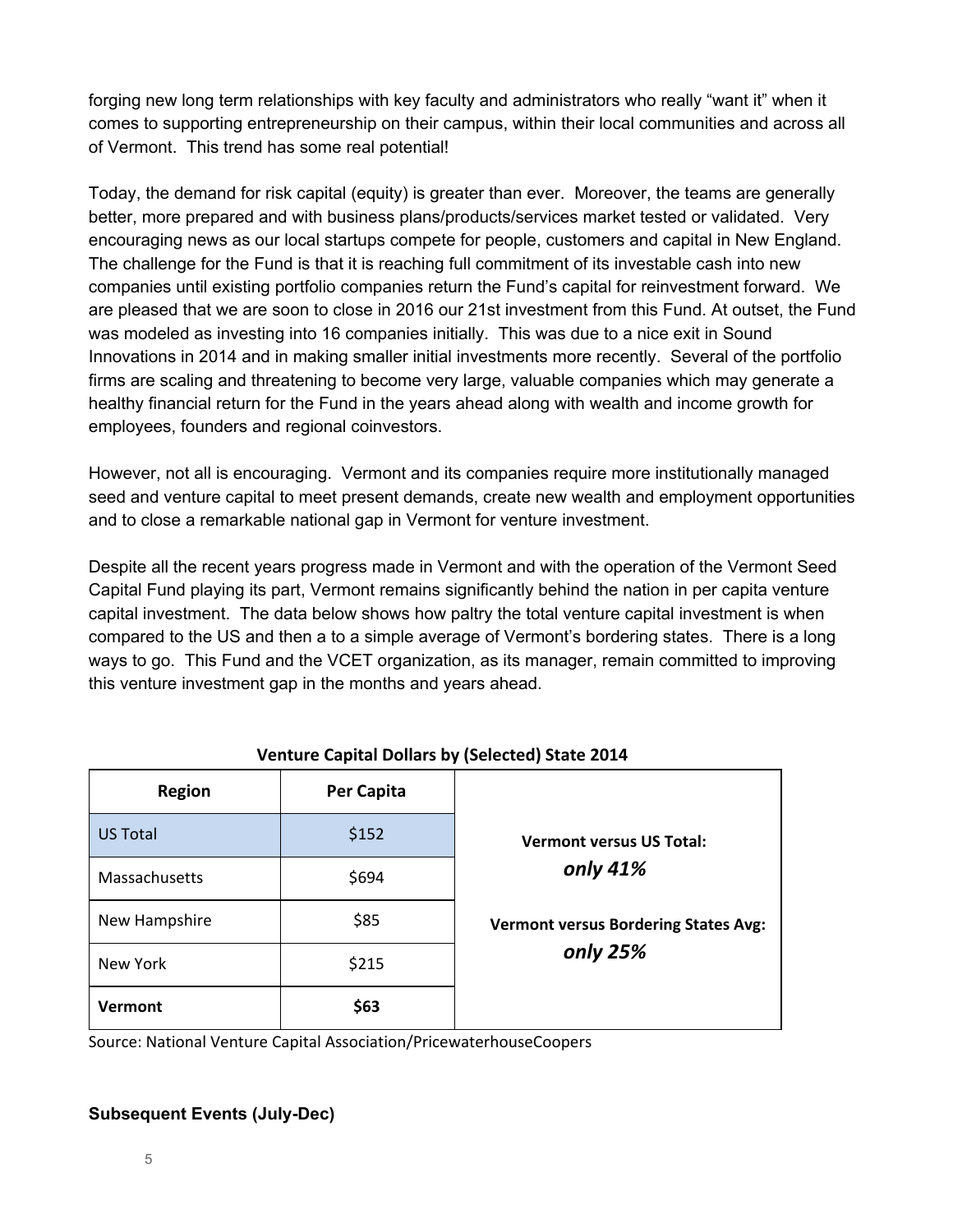Subsequent to the Fund's June 30, 2015 year end thru December 31, 2015, the following warrant disclosure and sharing at this time:

- **Pwnie [Express:](https://www.pwnieexpress.com/)** Additional follow on investment occurred into **Pwnie Express** in advance of raising its Series B round of financing.
- **[NextCapital](https://www.nextcapital.com/)** closed a \$16M Series B offering, is actively recruiting on campuses and in the community for IT engineering talent. It recently opened a Burlington office upon exiting the VCET @ BTV coworking space. The Fund participated with a small follow on investment.
- **Horse [Collaborative](http://www.horsecollaborative.com/)** A multi-million financing occurred led by Boston Seed Capital with the Fund's participation and support. The team is now up to  $+/-18$  FTE, with the majority of full time employment based in Vermont within the VCET @ BTV facility in the FairPoint Technology Hub. The company was started by Dia Jenks and its CEO is Sean Hurley formerly of HearForward and Dealer.com.
- **[Visura.co](http://visura.co/)** This team from Lamoille County joined the Fund's portfolio in October after nearly 2 years of working with the team, finding a GREAT coinvestor and structuring a seed round of finance. Congrats to Adrianna, Graham, Geoff and John! This was the Fund's 20th company investment.
- **Invested Capital:** As of December 2015, the Fund's total invested capital across **20** companies grew to nearly **\$3.8 million**. The Fund has a Term Sheet outstanding with an expected closing by end of March in 2016.

#### **Fund Manager's Outlook into FY16**

Since investing began in May 2010, the Fund's principal milestones and activities so far have been to organize quickly and properly, complete the initial \$5.1M capitalization, make 20 initial investments into diverse companies so far, make follow-on investments into 11 companies totaling \$1.1 million, provide oversight and support to 20 portfolio firms, limit realized losses to 5 companies to date, achieve a positive exit from a portfolio company sale, conduct annual Fund audits and reporting, prospect for high opportunity investments in support of Vermont's next generation of employers, and manage towards fulfilling the Fund's four principal objectives around **financial return**, **employment**, **capital leverage** and **ecosystem benefits.**

Given finite capital resources, statutory fund requirements and an increasingly active entrepreneurial sector in Vermont, the Fund must say "no thanks" or "not yet" much more frequently than "yes" to capital seekers, even worthy business propositions. Fortunately, the Fund's team is able to assist entrepreneurs and firms even if an investment is not made via a relationship with the non-profit Vermont Center for Emerging Technologies (VCET) and its network of mentors, partner organizations, angel investors, venture capital firms and higher education institutions.

For the 6th consecutive year, an independent Audit was performed and contained no deficiency findings or any corrective actions - this is another solid result in CPA parlance. Among other areas, the audit covered topics such as accounting, governance, conflict of interest policy, portfolio valuation, cash management and other internal processes and practices. Fund operating expenses were 2.66% which consists of a 2% annual management fee and certain direct professional services fees such as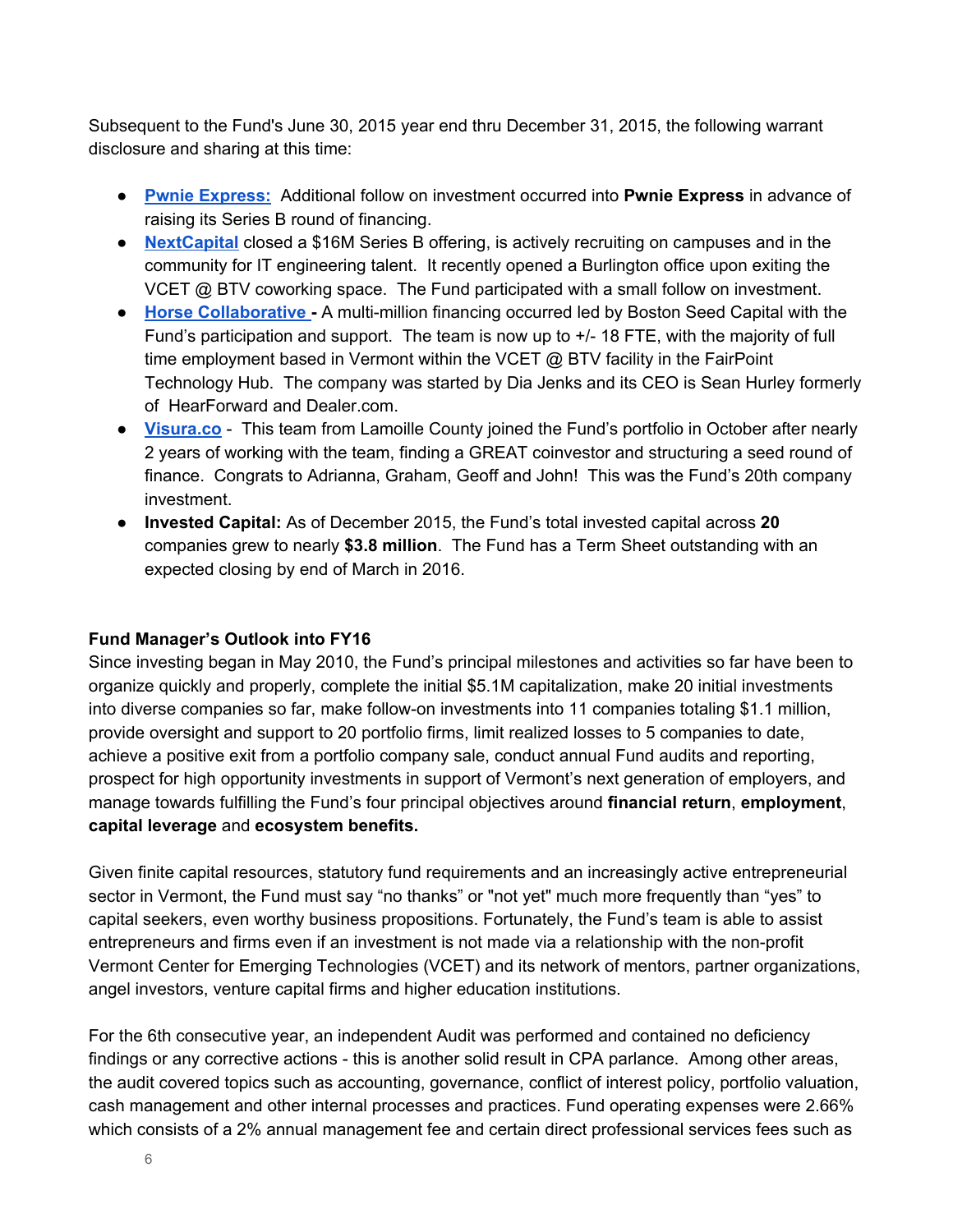legal, insurance and audit.

As we look ahead this year, the Fund anticipates making another 12 initial investments from available capital. Additionally, there will be more follow-on investment decisions to be made among the active portfolio. As determined by the Investment Committee and the company's performance, some portfolio companies may warrant additional funding, while others may not.

In accordance with policies and accounting standards, the Fund determines estimated market value adjustments at mid-year and year-end, or on an as realized, interim basis. These adjustments can include unrealized gains or losses and any realized gains or losses among its investments.

VCET Capital Corporation (the Fund Manager and General Partner) would also like to acknowledge and thank the Seed Fund Advisory Board (SFAB) members for their efforts and assistance. The volunteer members are Jo Bradley, Hinda Miller, Dr. John Evans and Bob Britt who rejoined the Board. Jason Oleet stepped off the Board this past year given his move to Asia - Thanks Jason!. SFAB was established under the enabling statutes, receives confidential information on investments, receives the Fund's audit and are invited to the semi-annual portfolio review meetings with the Investment Committee. Investment Committee members also attend the SFAB meetings.

Fund Investment decisions are made by a three member committee consisting of VCET Capital Corporation's David Bradbury and two independent Investment Committee members with deep early stage investing and fund operation experiences. James Robinson and Ken Merritt serve as volunteer investment committee members providing independent domain expertise and guidance. VCET's Andrew Stickney also plays a significant role in deal sourcing, due diligence, investment recommendations and post investment support. The General Partner wishes to thank these professionals for their considerable volunteer time, expert skills, and thoughtful deliberation on these high risk, early stage investments. Since inception, Investment Committee members and the General Partner follow a Conflict of Interest policy.

As cautioned each year, early stage investing can be described as a "team contact sport" in that this stage is high risk, always dynamic, subject to inevitable losses, requires significant post investment support, and yet offers the greatest potential for high wage job growth, risk capital inflows and new wealth generation for employees, founders and Vermont as a whole.

We remain fully engaged, proactive in outreach and active in investing into appropriate high risk opportunities, supporting entrepreneurs statewide and fulfilling the Fund's four principal performance objectives. Thank you for your continued support.

Sincerely, David Bradbury David Bradbury, President VCET Capital Corporation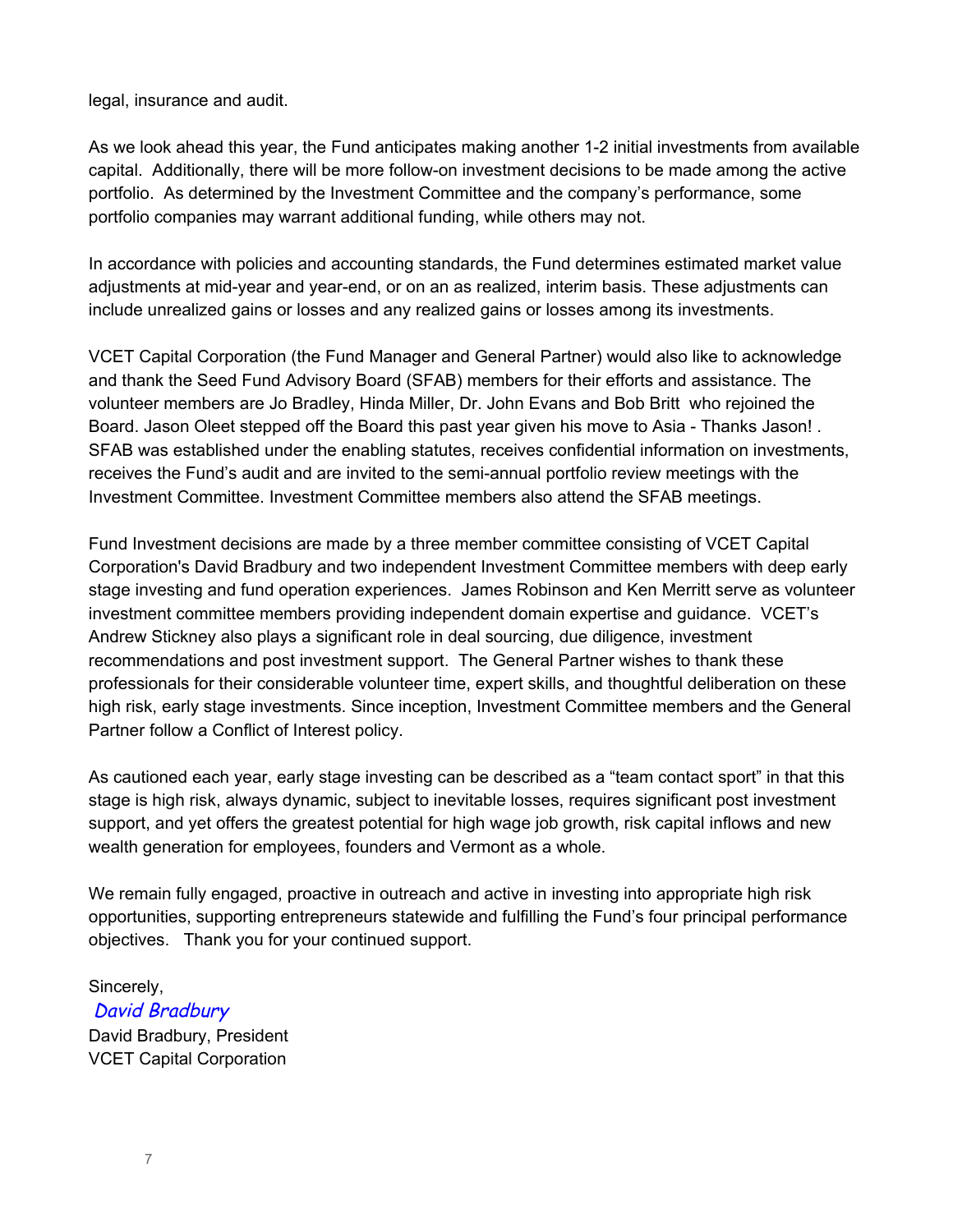**STARTUP:** "A temporary organization formed to search for a *repeatable* and *scalable* business model"

Steve Blank

Some of the Portfolio's sectors include:

**Renewable Energy Storage**

**Advanced Manufacturing Equipment**

**Cyber Security / Internet of Things**

**Consumer Products**

**Financial Services Technologies**

**Big Data Marketing**

**Urban Transportation**

**Consumer Media & Commerce Platforms**

**and more...**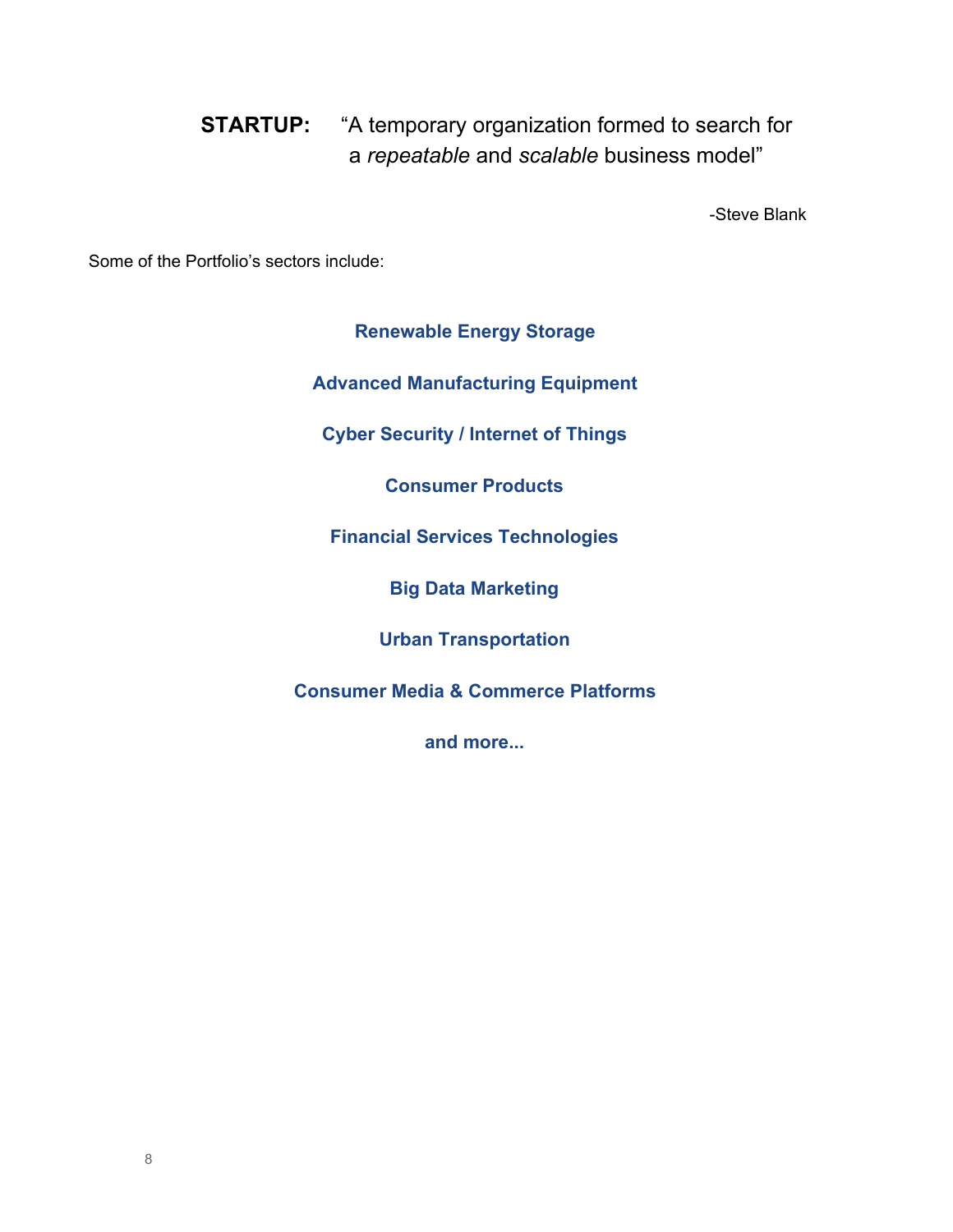### **Vermont Seed Capital Fund. LP Impact Measures @ June 30, 2015**

The Vermont Seed Capital Fund, LP is a \$5.1M for-profit, professionally managed, permanently revolving, early stage investment fund. Investors are the Vermont Center for Emerging Technologies (\$1M) and the Vermont Economic Development Authority (\$4.1M) as limited partners. The Fund Manager is the VCET Capital Corporation, a subsidiary of the non-profit Vermont Center for Emerging Technologies (VCET).

Four principal operating and investment objectives guide our investments over a 10-year Fund horizon: Financial Return, Capital Leverage, Jobs Impacted, and Innovation Ecosystem Benefits.

| Financial Return (IRR) <sup>1</sup>                                                                                                                                                                                                                                                |                                      | <b>Jobs Impacted</b>                                                                                                                                                                                                                                                                         |  |
|------------------------------------------------------------------------------------------------------------------------------------------------------------------------------------------------------------------------------------------------------------------------------------|--------------------------------------|----------------------------------------------------------------------------------------------------------------------------------------------------------------------------------------------------------------------------------------------------------------------------------------------|--|
| <b>Target IRR</b><br><b>Cumulative IRR</b><br>Absent an early year investment exits, positive IRR returns<br>not anticipated until after year 5 and typical of the "J<br>Curve" timing effect when investments start to return<br>capital and gains to offset losses and expenses. | > 20%<br>$-3.16%$                    | Target<br>> 150 (Permanent FTE)<br>Actual<br>174<br>Cumulative $2$<br>501<br>Early stage firms can be expected to experience<br>employment volatility associated with capital, revenues<br>earned, and cash flows over time.                                                                 |  |
| <b>Capital Leverage</b>                                                                                                                                                                                                                                                            |                                      | <b>Innovation Ecosystem Benefits</b>                                                                                                                                                                                                                                                         |  |
| Total VSCF Investment (18)<br><b>Total Capital Investment</b><br>Leverage                                                                                                                                                                                                          | \$3,399,759<br>\$66,132,111<br>19.5x | 5 downtowns, multiple higher education licensees, multiple<br>internships and hiring. A world class network of mentors,<br>board members, domain experts, strategic partners and<br>institutional venture investors are being utilized in support<br>of portfolio firms. Momentum continues! |  |
| <b>Total Revenue</b>                                                                                                                                                                                                                                                               |                                      | <b>Total Payroll</b>                                                                                                                                                                                                                                                                         |  |
| Actual $(LTM^3)$<br>Cumulative                                                                                                                                                                                                                                                     | \$11,267,379<br>\$36,191,793         | Actual $(LTM^3)$<br>\$13,483,443<br>Cumulative<br>\$29,783,283                                                                                                                                                                                                                               |  |
| <b>Vermont Coverage</b>                                                                                                                                                                                                                                                            |                                      | <b>Investment Roadmap (first revolve)</b>                                                                                                                                                                                                                                                    |  |
| White River Junction, Richmond, Woodstock,<br>Middlebury, Winooski, Burlington, Montpelier,<br>Colchester, S. Ryegate, St. Johnsbury, Barre,<br>Waitsfield, Stowe, Charlotte                                                                                                       |                                      | Target # Firms<br>16<br>Actual # Firms<br>18<br>As of December 30th, Fund has invested into 20 firms.                                                                                                                                                                                        |  |

<sup>&</sup>lt;sup>1</sup> IRR : Internal rate of return is the standard Fund financial performance measure of cash outflows and cash inflows adjusted for timing. Funds investing are typically negative in early years (1-5) and then anticipate positive returns in years 5-10 upon realized gains from remaining portfolio investments. This effect is also referred to as the J Curve in the venture fund industry.

 $2$  Job-years: This seeks to represent the cumulative Job years in portfolio companies as reported by firms annually.

<sup>&</sup>lt;sup>3</sup> LTM: Last twelve months.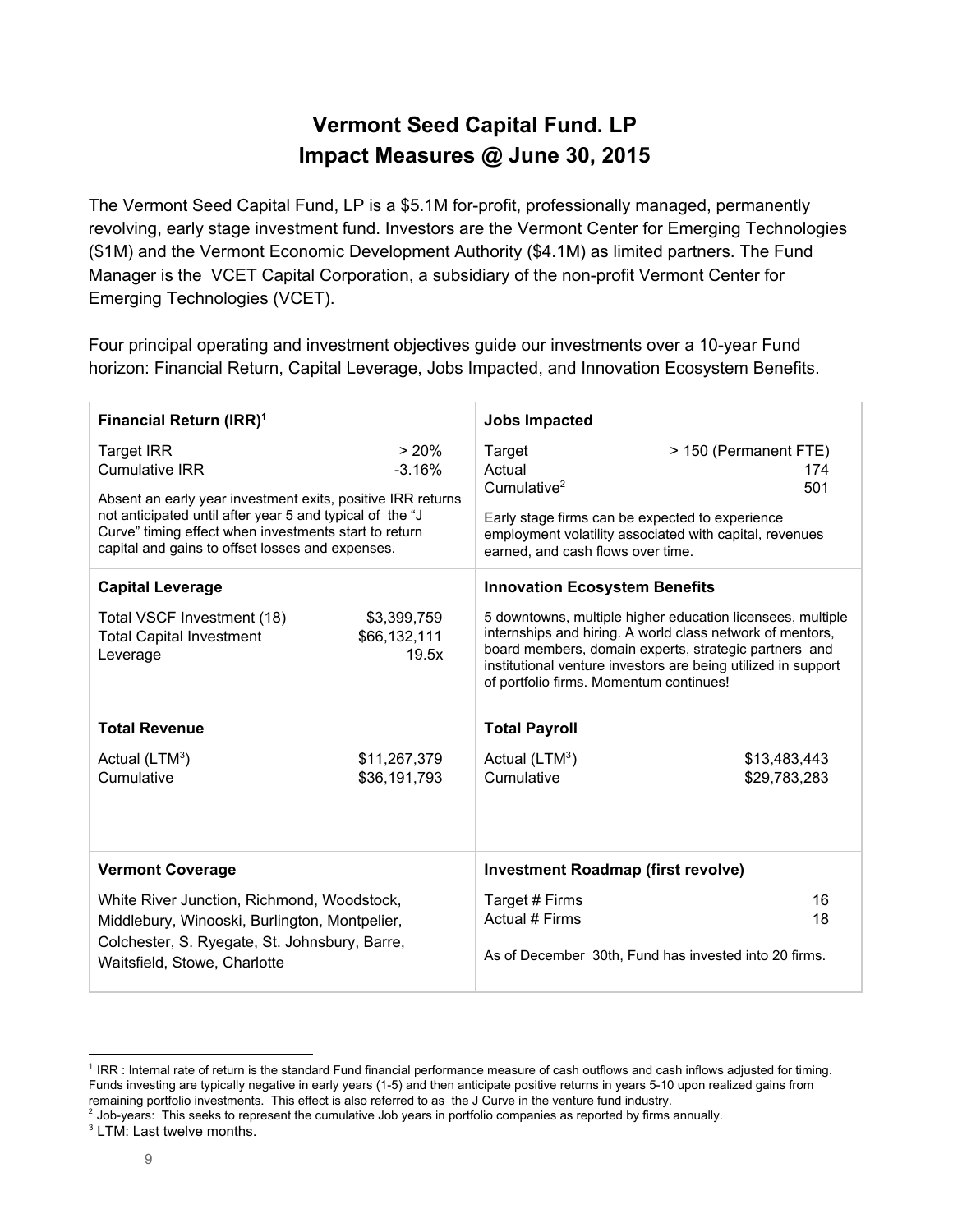# **PORTFOLIO COMPANIES @ JUNE 30, 2015**



### Sound Innovations

| Location               | W  |
|------------------------|----|
| <b>Fund Investment</b> | \$ |
| Date of Investment     | 5  |
| Date of Exit           | 2  |
| Capital Returned:      | \$ |

White River Junction, VT \$150,000 5.18.10  $.28.14$ 450,000

| <b>Description</b> | Sound Innovations (SI) offers an Active Noise Reduction (ANR) technology platform<br>for headsets, ear plugs and communication systems serving military, industrial,<br>commercial and consumer markets. |
|--------------------|----------------------------------------------------------------------------------------------------------------------------------------------------------------------------------------------------------|
| Use of Funds       | Working Capital, Payroll, R&D, and S&M                                                                                                                                                                   |
| <b>Status</b>      | ACQUIRED February 2014. Returned 3x capital invested.                                                                                                                                                    |



### Green Mountain Digital

Fund Investment

Date of Investment

Location

Woodstock, Boston, Burlington, Boulder \$150,000 ; \$30,000 ; \$20,000 ; \$100,000 9.22.10 ; 2.15.12 ; 3.6.13 ; 5.7.15

- **Description** Green Mountain Digital, (d.b.a. Yonder) is an innovative digital media publisher and the mobile apps market leader for outdoor enthusiasts. The company's principal social app is Yonder. Download Yonder.it today and Get Outdoors!
- **Use of Funds** Working Capital, Content, IT, Payroll, Production and marketing
- **Status Active**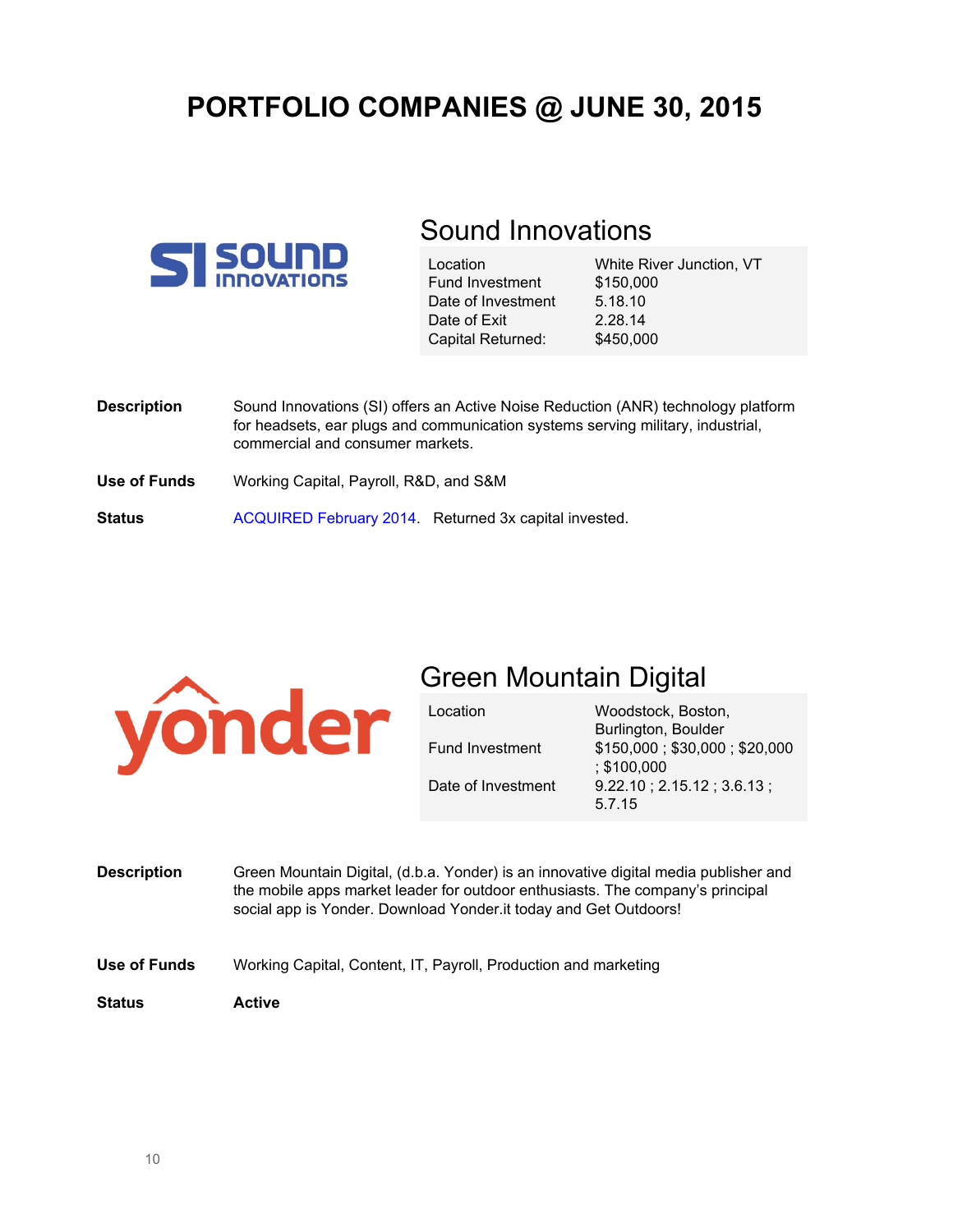

### SemiProbe

Location Fund Investment Date of Investment Winooski, VT \$250,000 ; \$114,585 ; \$43,478 12.20.10 ; 10.4.13 ; 11.5.15

- **Description** SemiProbe designs and manufactures the most innovative probing, inspection and test semiconductor solutions available today. Customers include the top foundries, research centers and corporations in the world.
- **Use of Funds** Working capital, payroll, IT development, equipment and sales

**Status Active**



### Aprexis

**Location** Fund Investment Date of Investment Montpelier, Denver \$200,000 1.25.11

- **Description** Aprexis Health Solutions empowers pharmacists with tools to increase medication adherence among patients. The easy to use, web-based software revolutionizes delivery of personalized medication therapy management (MTM) and patient-centric clinical services while increasing revenues for pharmacies.
- **Use of Funds** Working capital, payroll, SaaS platform, customer services, and business development.

**Status Active**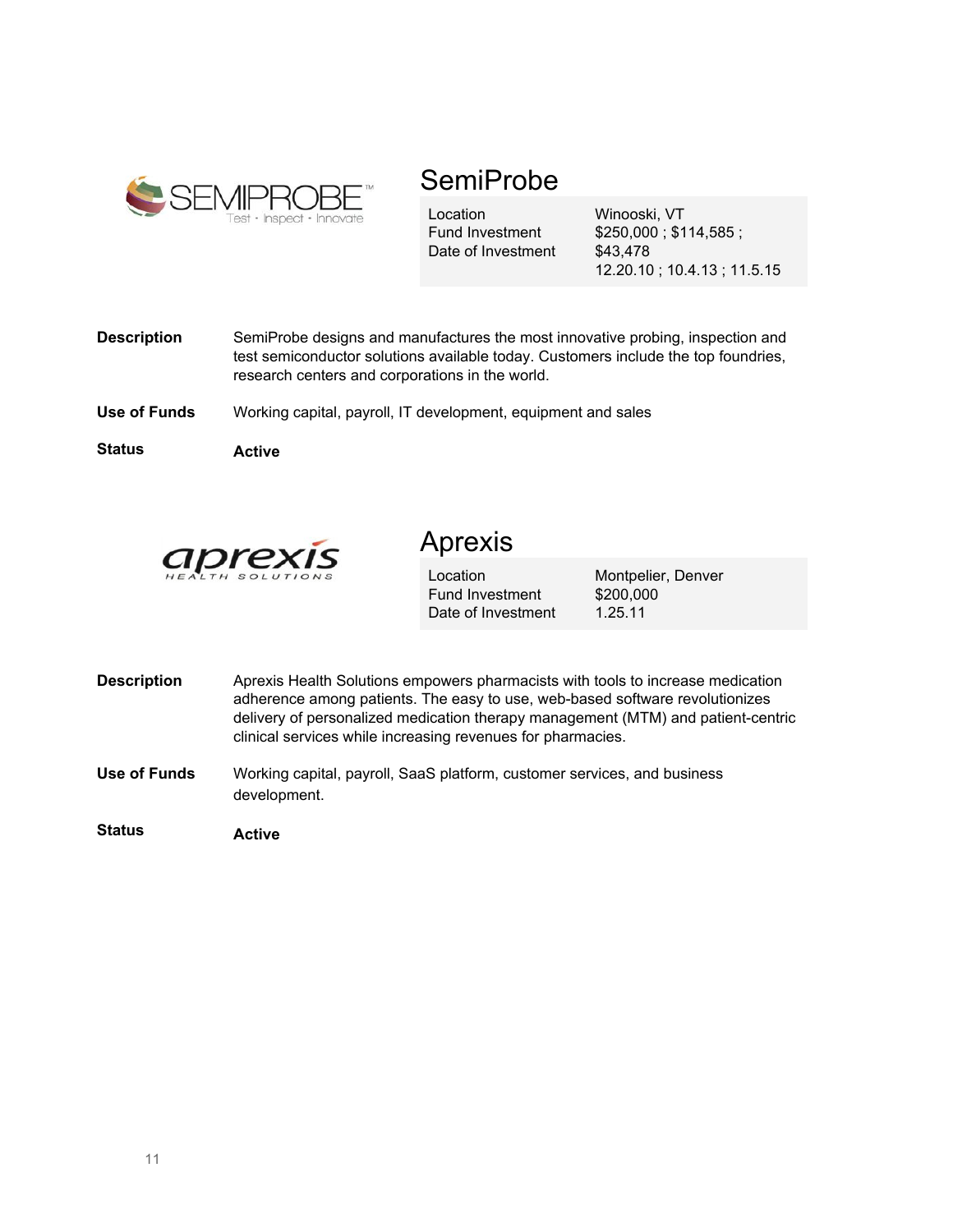# ElectroCell

Location Fund Investment Date of Investment

Colchester, VT \$99,544 12.30.11

**Description Use of Funds Status** ElectroCell provides liquid waste treatment services to livestock farms, municipal wastewater treatment plants and industrial customers. Its bioelectric treatment uses precisely managed electrical pulses to open organic cells with breakthrough efficiency. Working capital, personnel, pilot projects, equipment, and sales **Active**



### Pwnie Express

| Location               | Berlin, Burlington and Boston |
|------------------------|-------------------------------|
| <b>Fund Investment</b> | \$200,000; \$100,000;         |
|                        | \$77.152                      |
| Date of Investment     | $10.11.12$ ; 8.29.13; 4.15.15 |

- **Description** Pwnie Express is the premier global provider of innovative, cost effective, rapid deployment penetration testing and threat detection/visibility products. Their products have been incorporated into the cyber-security toolboxes of over one thousand security service providers, Fortune 500 companies and various federal agencies. Pwnie closed a \$5.1 Series A investment in August 2013.
- **Use of Funds** Working capital, personnel, product development and business development

**Status Active Subsequently, an additional \$127,152 invested over 4 transactions.**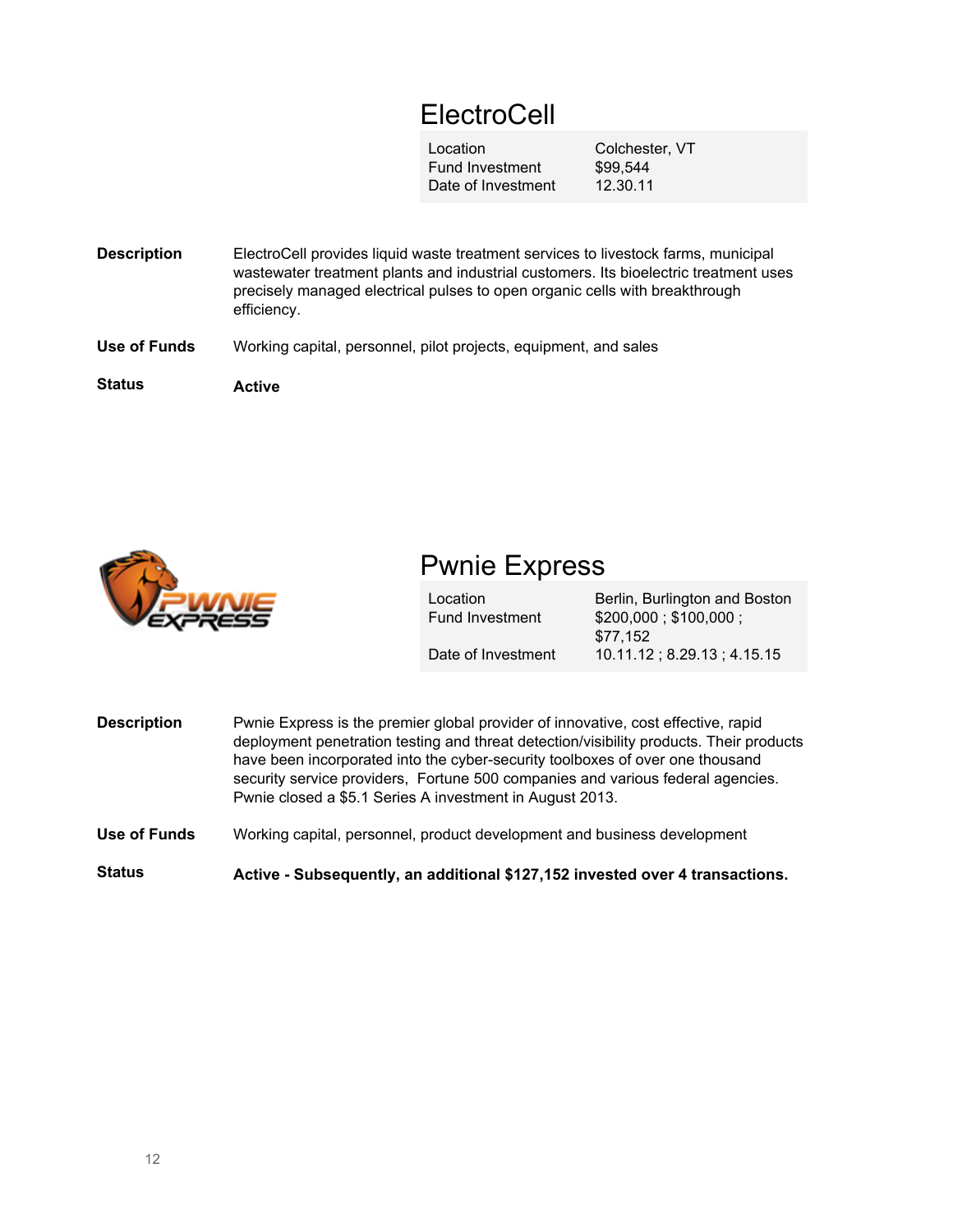# Northern Reliability



Location Fund Investment Date of Investment Waitsfield, VT \$150,000 ; \$75,000 4.1.13 ; 3.27.15

- **Description** As remote and back-up power experts, Northern Reliability offers premium stand-alone power systems and microgrids providing solutions for customers needing a reliable energy source for their business or community, no matter the location or environment.
- **Use of Funds** Working capital, personnel, product development and business development

**Status**

**Active**



# GroupZoom (Bridj)

Location Fund Investment Date of Investment Boston / Burlington \$50,000 7.2.13

- **Description** GroupZoom creates pop-up mass transportation networks, such as Bridj, a smart mass transit system, and Campus Connector, a bus service for colleges.
- **Use of Funds** Working capital, personnel, product development and business development

**Status Active**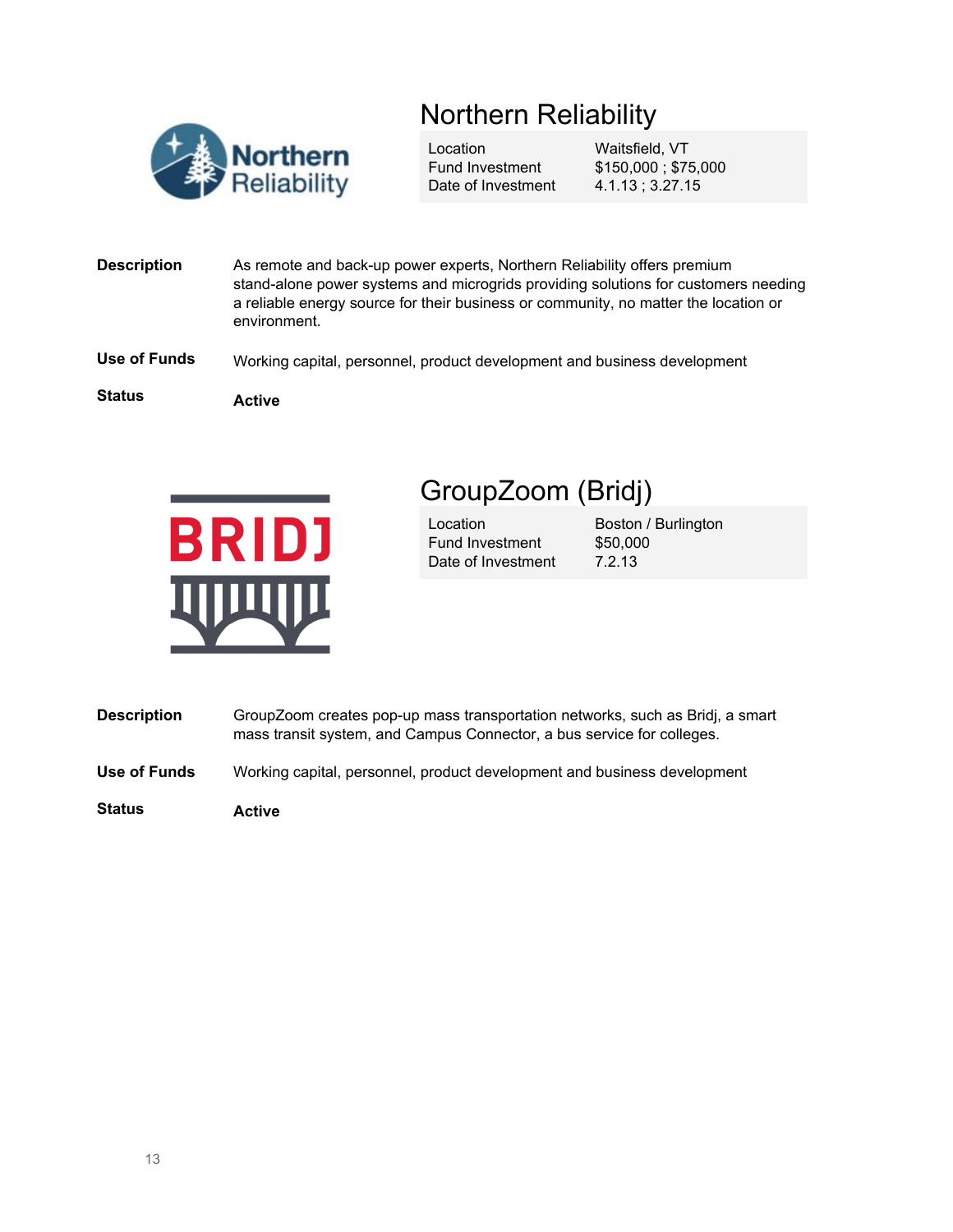

### Faraday

Location Fund Investment Date of Investment

Middlebury, Burlington, SF \$75,000 ; \$100,000 2.13.14 ; 1.21.15

**Description** Faraday helps companies sell things that matter to families that care. The company uses big data sources on over 100 million US households, proprietary learning algorithms and leading visualization tools to help companies find, reach and track customer acquisition programs for "considered purchases" like solar installations, college education, health care plans, etc

**Use of Funds** Working capital, personnel, product development and business development

**Status**

**Active**



### **BityBean**

Location Fund Investment Date of Investment

Charlotte, VT \$30,000 4.9.14

| <b>Description</b> | BityBean designs and creates convenient and packable soft-sided child carriers, with<br>future products in development. |
|--------------------|-------------------------------------------------------------------------------------------------------------------------|
| Use of Funds       | Working capital, personnel, product development and business development                                                |
| <b>Status</b>      | Active                                                                                                                  |

*budnitz* 

### Budnitz Bicycles

Location Fund Investment Date of Investment **Burlington** \$250,000 ; \$100,000 5.1.14 ; 4.6.15

- **Description** Budnitz Bicycles creates luxury handmade bicycles and accessories. The company relocated from Boulder, CO to Burlington.
- **Use of Funds** Working capital, personnel, product development and inventory.
- **Status Active**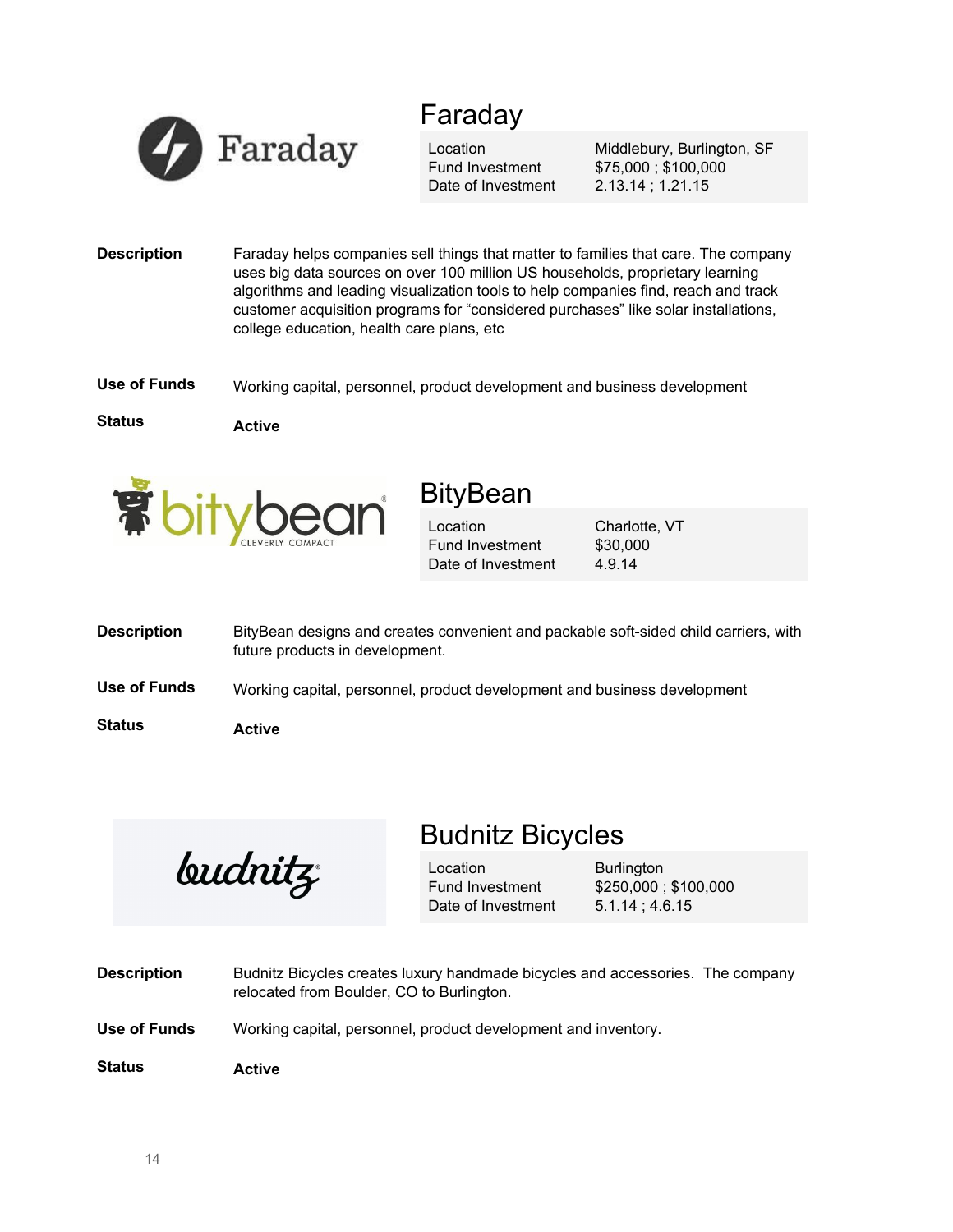

### NextCapital Group

Location Fund Investment Date of Investment

Stowe, Burlington, Chicago \$250,000 5.13.14

- **Description** NextCapital is an enterprise wealth adviser technology platform that allows large institutions, wealth managers and investors build and manage personal, objective, and affordable world-class investment portfolios and services.
- **Use of Funds** Personnel, Vermont company/office creation and business development

**Status Active Subsequently, a Series B follow on investment of \$50,000 made in December 2015**



### Ello

Location Fund Investment Date of Investment Burlington/Boulder \$50,000 10.17.14

**Description** Ello's mission is to transform the way creative people connect by fueling a worldwide movement based on beauty, positivity, and transparency. Ello is a Benefit Corporation

### **Use of Funds** Personnel, Vermont company/office creation and development

**Status**

**Active**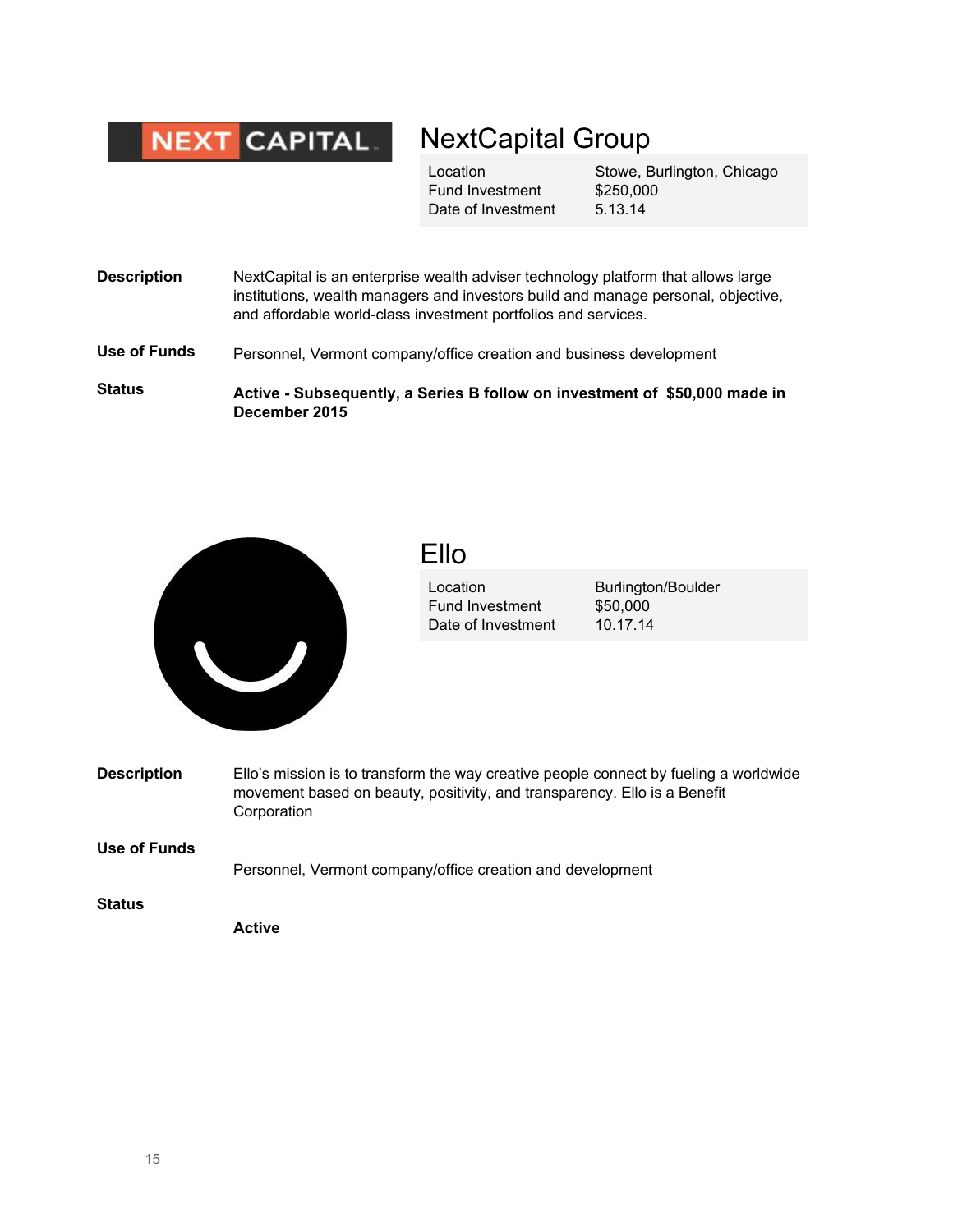### **Subsequent to June 30, 2015, the following** *new* **initial investments occurred:**

| ORSE               |                                                                                                                                                     | <b>Horse Collaborative</b>                        |                                                                                                                                                                          |
|--------------------|-----------------------------------------------------------------------------------------------------------------------------------------------------|---------------------------------------------------|--------------------------------------------------------------------------------------------------------------------------------------------------------------------------|
|                    |                                                                                                                                                     | Location<br>Fund Investment<br>Date of Investment | <b>Burlington</b><br>\$100,000<br>10.21.15                                                                                                                               |
| <b>Description</b> | The Horse Collaborative is a digital publishing platform for horse people. Since<br>hobbyists, dreamers, and people who just think horses are cute. |                                                   | launching in 2012, the Horse Collaborative has quickly cultivated and connected a<br>passionate international community of horse lovers, athletes, equine professionals, |
| Use of Funds       | Personnel, Vermont company/office creation and business development                                                                                 |                                                   |                                                                                                                                                                          |
| <b>Status</b>      | Active - Subsequent to June 30, 2015.                                                                                                               |                                                   |                                                                                                                                                                          |



Visura.co

Location Fund Investment Date of Investment Burlington/NYC \$75,000 11.19.15

| <b>Status</b>      | Active - Subsequent to June 30, 2015. Fund's 20th initial investment.                                                                                     |
|--------------------|-----------------------------------------------------------------------------------------------------------------------------------------------------------|
| Use of Funds       | Personnel, Vermont company/office creation and business development                                                                                       |
| <b>Description</b> | Visura.co is professional global networking platform for photographers, large media<br>buyers and organizations. The company is located in Stowe and NYC. |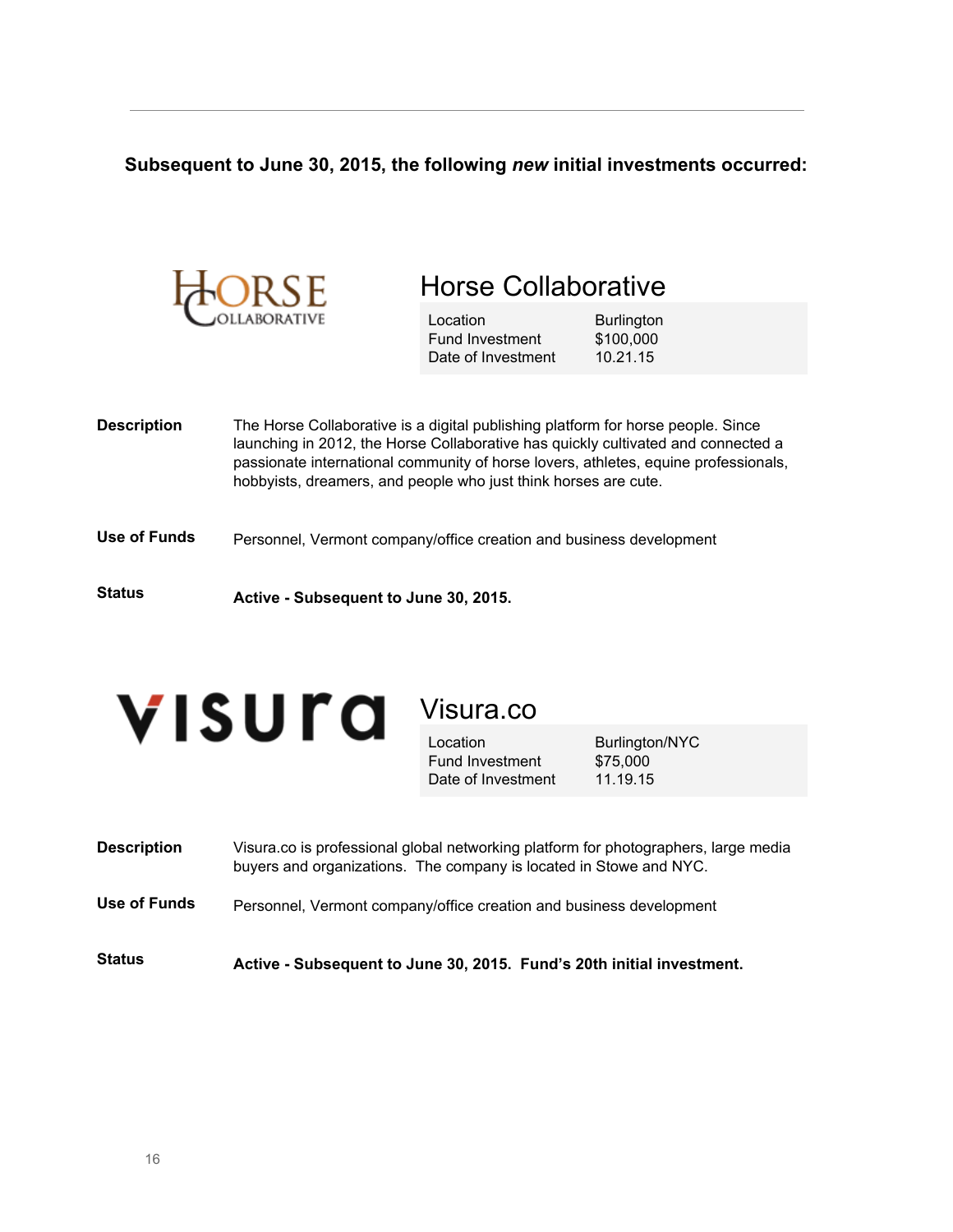### **<sup>1</sup>Realized Gains:**

After five full years of investing and support, the Fund is at the point where some investments are beginning to mature to a liquidity point that produces a return of capital. This liquidity can be produced any number of ways via sale, merger, recapitalizations, liquidations, employee buyout, etc. This financial return is by design and necessary to cover Fund expenses, losses and for revolving the fund forward in order to make continued investments into new entrepreneurs and emerging growth companies.

During FY15, there were no realized gains from within the portfolio.

#### **Summary Data (1 Firm)**

| Total Fund Investment:            | \$150,000   |
|-----------------------------------|-------------|
| <b>Cumulative Capital Raised:</b> | \$4,203,630 |
| Capital Leverage:                 | 28.0x       |
| Cumulative Wages Paid:            | \$1,821,920 |
| <b>Cumulative Revenues:</b>       | \$2,833,799 |

#### **Sound Innovations, Inc.**

| Fund Investment         | \$150,000 (May 2010) |
|-------------------------|----------------------|
| <b>Capital Returned</b> | \$450,000 (Feb 2014) |

Fund Investment Capital Returned

Fund Investment Capital Returned

Fund Investment Capital Returned

Fund Investment Capital Returned